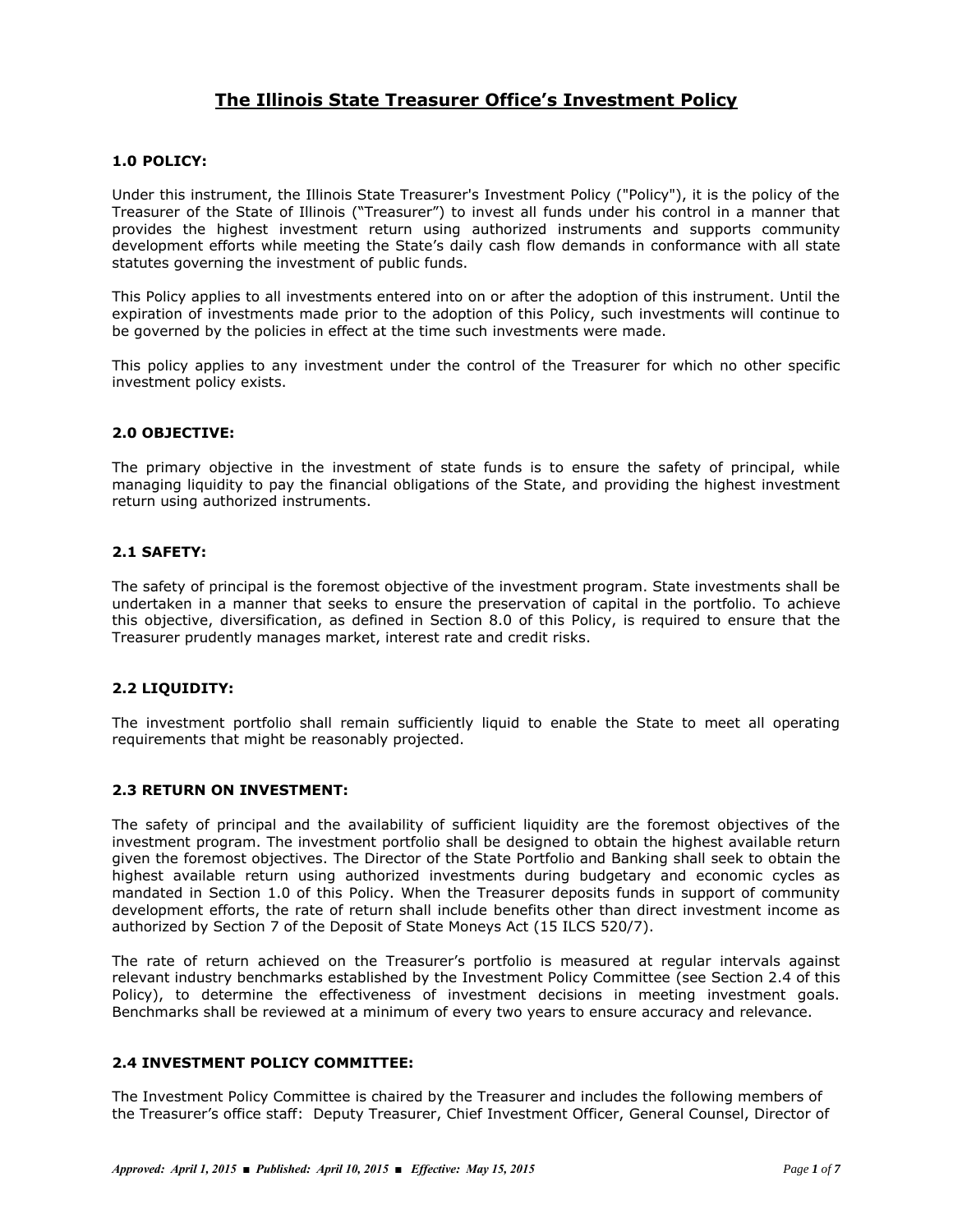Accounting/Budget/Warrant, Director of State Portfolio and Banking, Portfolio Manager & Director of Portfolio Operations, Director of Illinois Funds & E-Pay, the Portfolio Investments & Cash Management Officer, and anyone else deemed appropriate by the Treasurer.

The Chief Investment Officer, who bears responsibility for the administration, planning, development and implementation of all financial and investment strategies per the direction of the Treasurer, shall assist the Treasurer in executing the duties and activities of the Investment Policy Committee.

# **3.0 ETHICS AND CONFLICTS OF INTEREST:**

Authorized investment officers and employees in policy-making positions shall refrain from personal business activity that could conflict, or give the appearance of a conflict with proper execution of the investment program, or that could impair their ability to make impartial investment decisions. Such individuals shall disclose to the Treasurer any material financial interests in financial institutions that conduct business within the State, and they shall further disclose any personal financial investment positions that could be related to the performance of the investment portfolio. In addition, such individuals shall subordinate their personal investment transactions to those of the investment portfolio, particularly with regard to the time of purchases and sales.

#### **4.0 AUTHORIZED BROKERS/DEALERS AND FINANCIAL INSTITUTIONS:**

A list shall be maintained of approved financial institutions, which shall be utilized by authorized investment officers. No state funds may be deposited in any financial institution until receipt of a current satisfactory or outstanding rating under the Community Reinvestment Act of 1977 and investment officers have conducted a safety and soundness review of the financial institution by consulting various bank rating services, unless the financial institution has not yet been rated by the bank rating services, in which case the institution may be eligible for a deposit that at maturity will not exceed \$250,000. The amount and duration of deposits shall be based on the safety and soundness review in accordance with guidelines established by the Investment Policy Committee and the diversification limits set forth in Section 8.0 of this Policy. Furthermore, the financial institution's record and current level of financial commitment to its local community will be considered when deciding whether to deposit state funds in that financial institution. No public deposit may be made except in a qualified public depository as defined by the Deposit of State Moneys Act (15 ILCS 520/*et seq*.).

In addition, a list shall be maintained of approved security brokers/dealers selected according to their creditworthiness, and their financial significance in the state, which shall be measured in terms of the location of the broker/dealer's corporate office, the number of full-time employees, the size of its payroll, or the extent that the broker/dealer has an economic presence in the state. The list may include "primary" dealers or regional dealers who qualify under Securities and Exchange Commission Rule 17 CFR § 15Cc3-1 (Net Capital Requirements for Brokers or Dealers).

All broker/dealers who wish to qualify to bid for investment transactions shall initially, and on a periodic basis upon request, provide to the Treasurer's credit review staff the following, where applicable:

- a) Audited financial statements or a published Statement of Condition;
- b) Proof of minority-, woman-, disabled-, and/or veteran-owned broker/dealer status;
- c) A signed copy of the Treasurer's trading authorization;
- d) Proof of State of Illinois registration;
- e) Proof of registration with the Securities and Exchange Commission;
- f) Completed Broker/Dealer Questionnaire;
- g) Certification of notice and knowledge of this Policy; and
- h) Any other documentation determined necessary by the Treasurer.

The Treasurer's Office shall seek to accord preference to qualified brokers/dealers that provide proof of minority-, female-, disabled-, and/or veteran-owned status. The Treasurer's Office shall establish a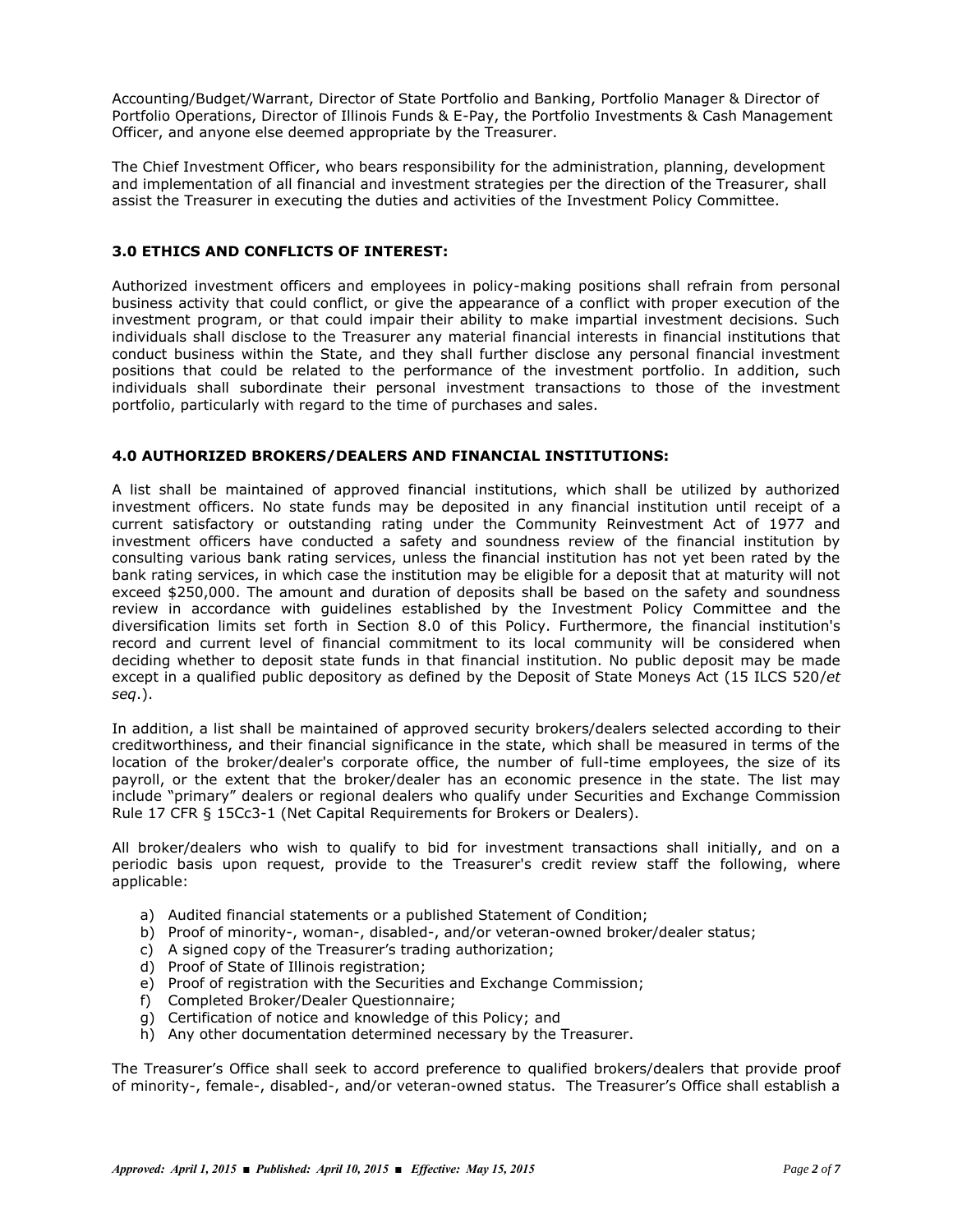process by which said specially designated statuses are verified, and a review shall be conducted at fixed intervals to ensure that special statuses continue to apply.

An annual review of the financial condition and registration of qualified bidders will be conducted by the Treasurer's authorized investment officer(s). More frequent reviews may be conducted if warranted.

To the extent that the Investment Policy Committee deems it advisable to hire external investment consultants, it may do so in accordance with the procurement rules at 44 Ill. Adm. Code 1400.

# **5.0 AUTHORIZED AND SUITABLE INVESTMENTS:**

The Treasurer has authorized the following types of investments subject to the provisions of the Deposit of State Moneys Act (15 ILCS 520) and the Public Funds Investment Act (30 ILCS 235):

- a) Securities that are guaranteed by the full faith and credit of the United States of America ("United States") as to principal and interest;
- b) Obligations of agencies and instrumentalities of the United States as originally issued by the agencies and instrumentalities; For purposes of this Section, the term "agencies and instrumentalities of the United States" includes: federal land banks, federal intermediate credit banks, banks for cooperative, federal farm credit banks, or any other entity authorized to issue debt obligations under the Farm Credit Act of 1971, and Acts amendatory thereto; the federal home loan banks and the federal home loan mortgage corporation; and any other agency created by Act of Congress and issues dollar-denominated debt;
- c) Interest-bearing savings accounts, interest-bearing certificates of deposit, or interest-bearing time deposits of a bank as defined by Section 2 of the Illinois Banking Act (205 ILCS 5/2);
- d) Interest-bearing accounts or certificates of deposit of any savings and loan association incorporated under the laws of the State of Illinois, any other state, or the United States;
- e) Interest-bearing accounts for the deposit of funds in support of local community development efforts;
- f) Dividend-bearing share accounts, share certificate accounts, or class of share accounts of a credit union chartered under the laws of the State of Illinois or the United States, which maintains its principal office in the State of Illinois;
- g) Commercial paper of a corporation or a limited liability company that is organized in the United States with assets exceeding \$500,000,000 and is rated at the time of purchase at one of the two highest classifications established by at least two standard rating services;
- h) Money market mutual funds registered under the Investment Company Act of 1940 (15 U.S.C.A. § 80a-1 et seq.) and rated at the highest classification of at least one standard rating service;
- i) The Illinois Funds created under Section 17 of the State Treasurer Act (15 ILCS 505/17);
- j) Repurchase agreements of government securities having the meaning set out in the Government Securities Act of 1986 (1 U.S.C.A. § 78o-5);
- k) Interest-bearing bonds, at a price not to exceed par, issued by counties or municipal corporations of the State of Illinois, whether the interest earned thereon is taxable or taxexempt under federal law. The bonds shall be registered in the name of the State of Illinois or held under a custodial agreement at a financial institution. The bonds shall be rated, at the time of purchase, within four intermediate credit ratings of the United States' sovereign credit rating by at least two accredited rating agencies with nationally recognized expertise in rating bonds of states and their political subdivisions, but not less than an A- rating, or equivalent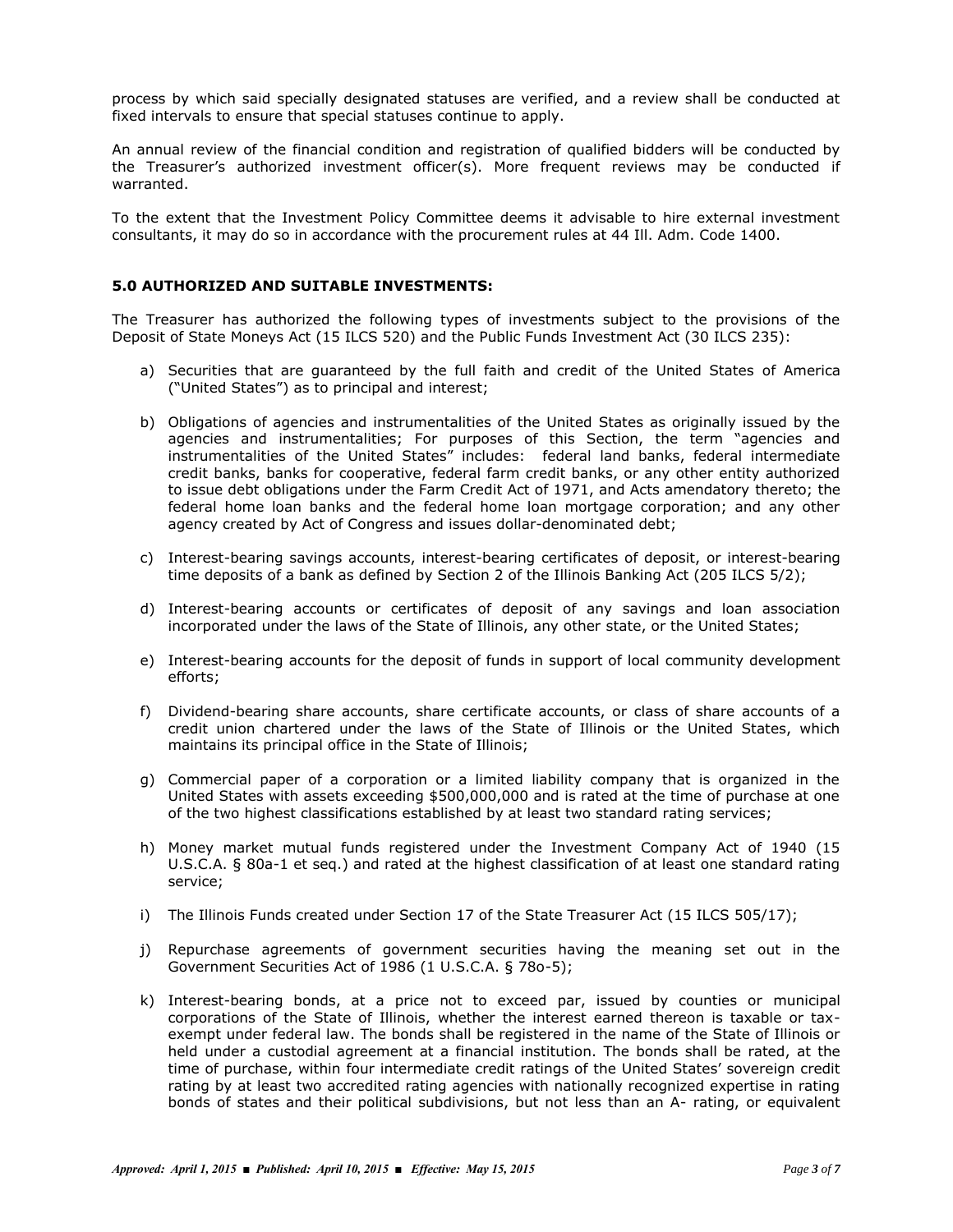rating. The maturity or pre-refunded date(s) of the bonds authorized by this subsection shall, at the time of purchase, not exceed 10 years; provided that a longer maturity is authorized if the State of Illinois has a put option to tender the bonds within 10 years from the date of purchase;

- l) Securities of a foreign government that are guaranteed by the full faith and credit of that government as to principal and interest and rated A or higher by at least two of the standard rating services, but only if the foreign government has not defaulted and has met its payment obligations in a timely manner on all similar obligations for at least 25 years prior to the time of acquiring those obligations;
- m) Investments made in accordance with the Technology Development Act (30 ILCS 265/1 et seq.); and
- n) The Treasurer may lend any securities acquired under this policy. However, securities may be lent under this Policy only in accordance with Federal Financial Institution Examination Council guideline and only if the securities are collateralized at a level sufficient to assure the safety of the securities, taking into account market value fluctuation. The securities may be collateralized by cash or collateral acceptable under Sections 11 and 11.1 of the Deposit of State Moneys Act. Securities lending cash collateral may be invested according to the Securities Lending Agreement between the Treasurer and the Treasurer's Agent.

# **6.0 INVESTMENTS RESTRICTIONS:**

**a)** Any investments not authorized by this or any other investment policy or applicable law of the office are prohibited.

**b)** Repurchase agreements may only be executed with approved financial institutions or broker/dealers meeting the Treasurer's standards, which include mutual execution of a Master Repurchase Agreement adopted by the Treasurer.

**c)** Investments may not be made in any savings and loan association unless a commitment by the savings and loan association, executed by the president or chief executive officer of that association, is submitted in the form required by Section 22.5 of the Deposit of State Moneys Act (15 ILCS 520/22.5).

**d)** Any investments prohibited by Section 22.6 of the Deposit of State Monies Act.

# **7.0 COLLATERALIZATION:**

**a)** All State deposits, repurchase agreements and securities lending shall be secured as required by the Treasurer and provided for by the Deposit of State Moneys Act (15 ILCS 520) and the Treasurer's Acceptable Collateral Listing, which may change from time to time. The Treasurer may take possession and title to any securities held as collateral and hold such securities until it is prudent to dispose of them.

**b)** Securities lending cash or securities collateral shall have the meaning as set forth in the Securities Lending Agreement between the Treasurer and the Treasurer's Agent. The Treasurer's Agent may reinvest cash collateral as indicated in the Securities Lending Agreement. The Treasurer or Treasurer's Agent may take possession and title to any cash or securities held as collateral and hold such securities according to the Securities Lending Agreement.

#### **8.0 DIVERSIFICATION:**

The investment portfolio shall be diversified to mitigate the risk of loss resulting from concentration of assets in a specific maturity, a specific issuer or a specific class of securities. In order to properly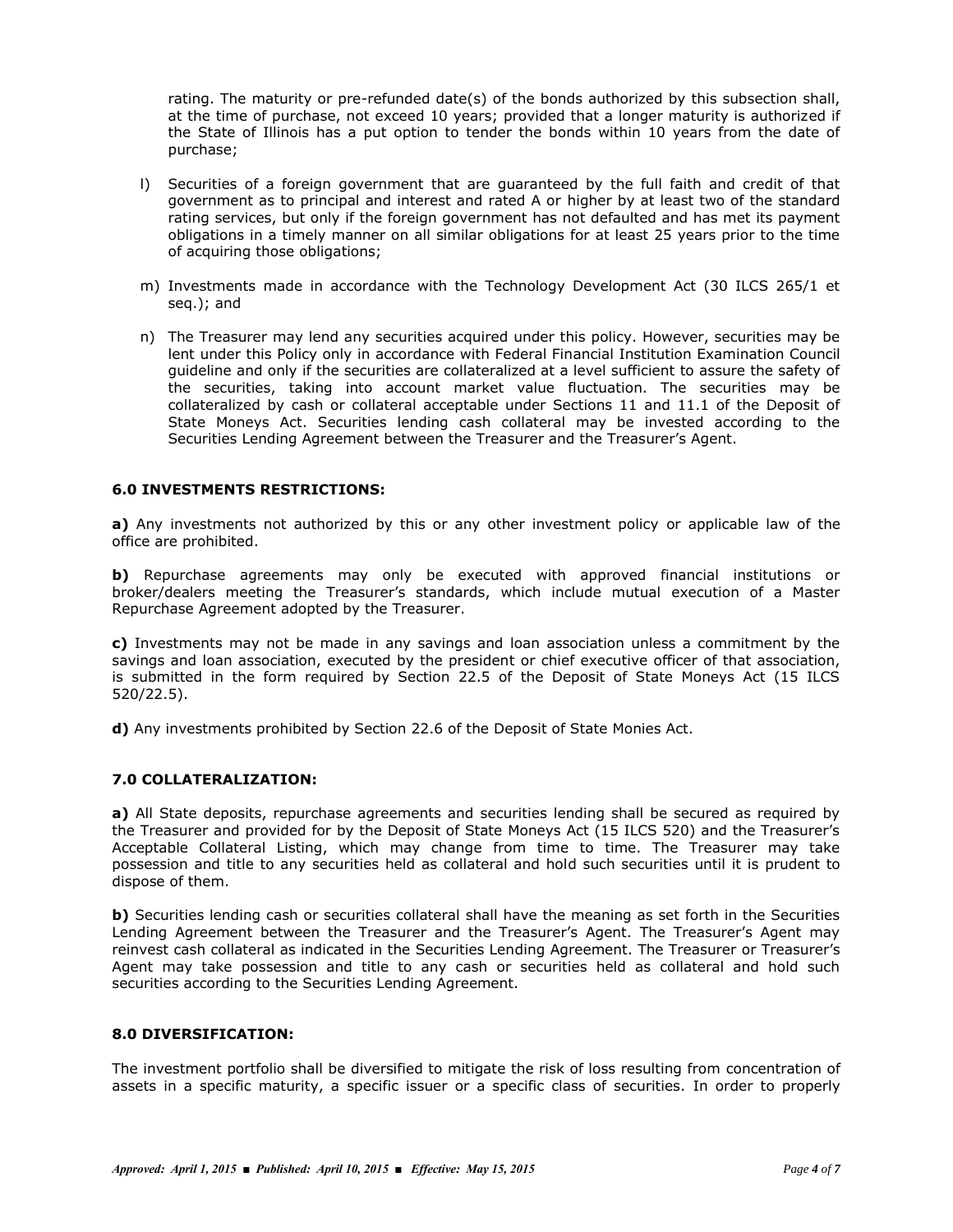manage any risk attendant to the investment of state assets, the portfolio shall not deviate from the following diversification guidelines unless specifically authorized by the Treasurer in writing:

**a)** The Treasurer shall seek to achieve diversification in the portfolio by distributing investments among authorized investment categories among financial institutions, issuers and broker/dealers.

**b)** The investment portfolio shall not hold time deposits and/or term repurchase agreements that constitute more than 15% of any single financial institution's total deposits. Any deposits and/or repurchase agreements that constitute more than 10% of an institution's total deposits must qualify as community development deposits described in Section 7 of the Deposit of State Moneys Act (15 ILCS 520/7).

**c)** No financial institution shall at any time hold more than \$100,000,000 of time deposits and/or term repurchase agreements other than community development deposits described in Section 7 of the Deposit of State Moneys Act (15 ILCS 520/7). Provided, however, that:

**i.** Financial institutions that, as a result of a merger or acquisition, hold deposits that exceed \$100,000,000.00 may continue to be eligible to hold deposits that do not exceed the amount of deposits held on the date of the merger or acquisition.

**d)** The investment portfolio shall not contain investments that exceed the following diversification limits. These limits will apply to the total assets in the portfolio at the time of the origination or purchase. As maturities and or calls of instruments occur these limits will be monitored and adjusted accordingly:

**i.** With the exception of cash equivalents, treasury securities and time deposits, as defined in Section 5.0 of this Policy, no more than 55% of the portfolio shall be invested in other investment categories;

**ii.** No more than one-third of the investment portfolio shall be invested in commercial paper;

**iii.** As much as 40% of the portfolio may be invested in time deposits when required by the cash flow of the State;

**iv.** No more than ½ of 1% of the investment portfolio shall be invested in Foreign Government Securities, not to exceed a five year maturity, as defined in Section 5.0(k) of this Policy;

**v.** No more than 55% of the investment portfolio shall be allocated to investments greater than 2 years and less than or equal to 3 years;

**vi.** No more than 30 % of the investment portfolio shall be allocated to investments greater than 3 years and less than or equal to 4 years (not including Foreign Government Securities). vii. No more than 15% of the investment portfolio shall be allocated to investments greater than 4 years and less than or equal to 5 years; and

**vii.** There shall be no limit to the amount of investment portfolio allocated to investments with a 0-2 year maturity band.

#### **9.0 CUSTODY AND SAFEKEEPING:**

The custody and safekeeping of collateral will be handled by Illinois financial institutions selected in compliance with the Treasurer's office procurement rules at 44 Ill. Adm. Code 1400. Financial institutions selected by the Treasurer's office to perform custody and safekeeping services will be required to enter into a contractual agreement approved by the General Counsel.

All security transactions entered into by the Treasurer shall be conducted on a delivery-versuspayment (DVP) or receipt-versus-payment (RVP) basis. Securities shall be held by a safekeeping agent designated by the Treasurer, and evidenced by safekeeping receipts or a statement of holdings.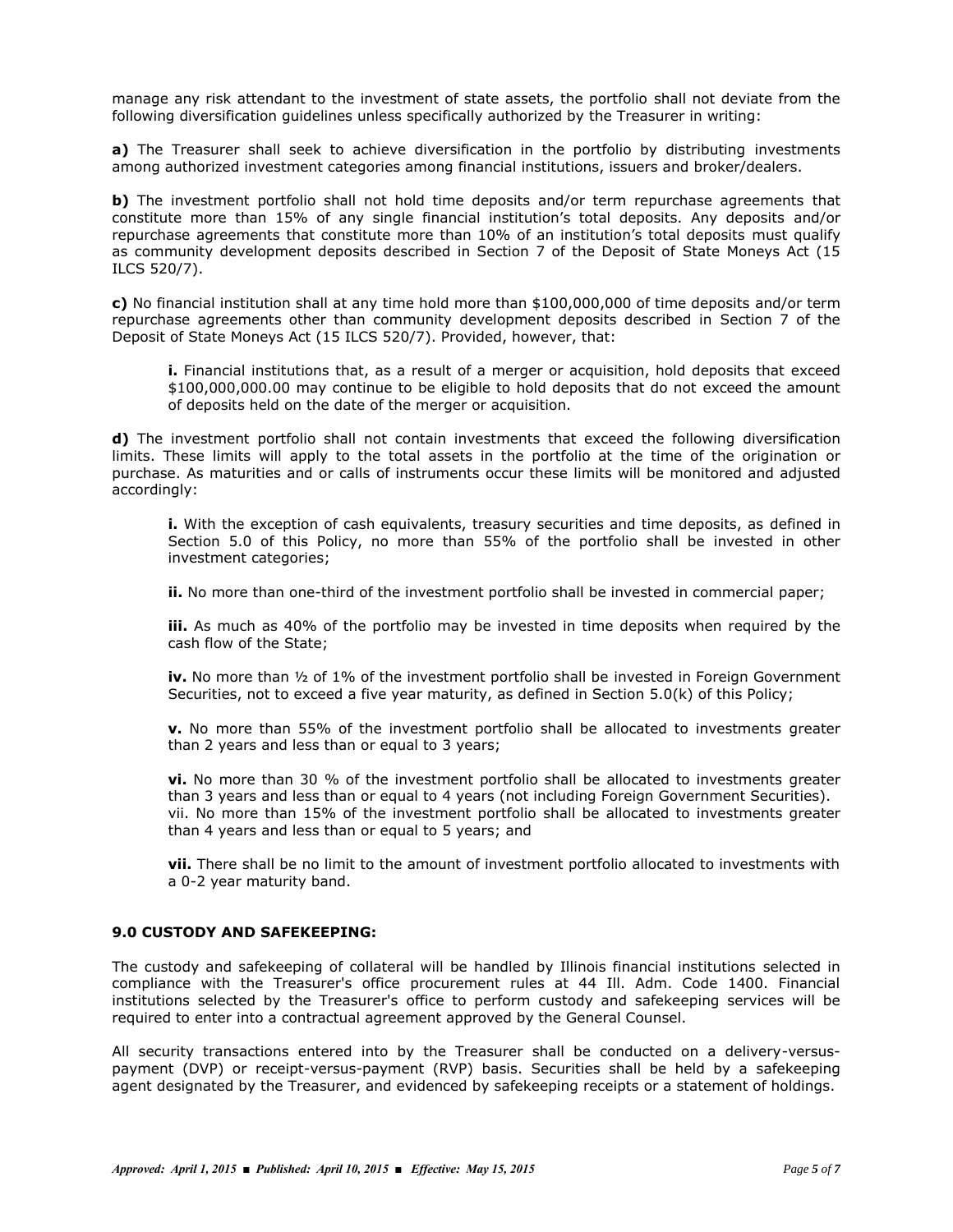# **10.0 INTERNAL CONTROLS:**

The Treasurer and the Chief Investment Officer, with the assistance of the Investment Policy Committee, shall establish a system of internal controls and written operational procedures that shall be documented and filed with Treasurer's Chief Internal Auditor for review. The controls shall be designed to prevent the loss of public funds arising from fraud, employee error, and misrepresentation by third parties, unanticipated changes in financial markets or imprudent actions by authorized investment officers.

**a)** Asset Allocation: The allocation of assets within investment categories authorized under Section 5.0 of this Policy shall be approved by the Treasurer in writing.

**b)** Competitive Bidding: Authorized investment officers shall obtain competitive bids from at least three (3) broker/dealers prior to executing the purchase or sale of any authorized investments. Reverse inquiry investments and investments of a new issue at issue are exempt from this provision.

Certificates of deposit shall be purchased by authorized investment officers on the basis of a qualified financial institution's ability to pay a required rate of interest to the Treasurer, which is established on a daily basis. Such rate is generally determined on the basis of treasury or other appropriate market rates for a comparable term.

#### **11.0 LIMITATION OF LIABILITY:**

The standard of prudence to be used by authorized investment officers shall be the "prudent person" standard and shall be applied in the context of managing an overall portfolio. Authorized investment officers acting in accordance with written procedures and this Policy and exercising due diligence will be relieved of personal liability for an individual security's credit risk or market price changes, provided deviations from expectations are reported in a timely manner and necessary action is taken to control adverse developments.

# **12.0 REPORTING:**

Monthly reports are presented by the Chief Investment Officer to the Investment Policy Committee, chaired by the Treasurer, for its review. The monthly report shall contain sufficient information to enable the Investment Policy Committee to review the investment portfolio, its effectiveness in meeting the needs of the Treasurer's office for safety, liquidity, rate of return, and diversification, and the general performance of the portfolio. The following information shall be included in the monthly reports:

- a) The total amount of funds held by the State Treasurer;
- b) The asset allocation for the investments made by the State Treasurer;
- c) The benchmarks established by the State Treasurer;
- d) A report detailing and summarizing deposits of funds in support of local community development efforts including the intended benefits of the deposit(s), the rate of interest on the deposit(s), the rate of interest on the loan or extension of credit to borrower(s), and the overall rate of return including a quantifiable measure related to the benefits;
- e) Current and historic return information;
- f) Any circumstances resulting in a deviation from the standards established in Section 8.0 of this Policy; and